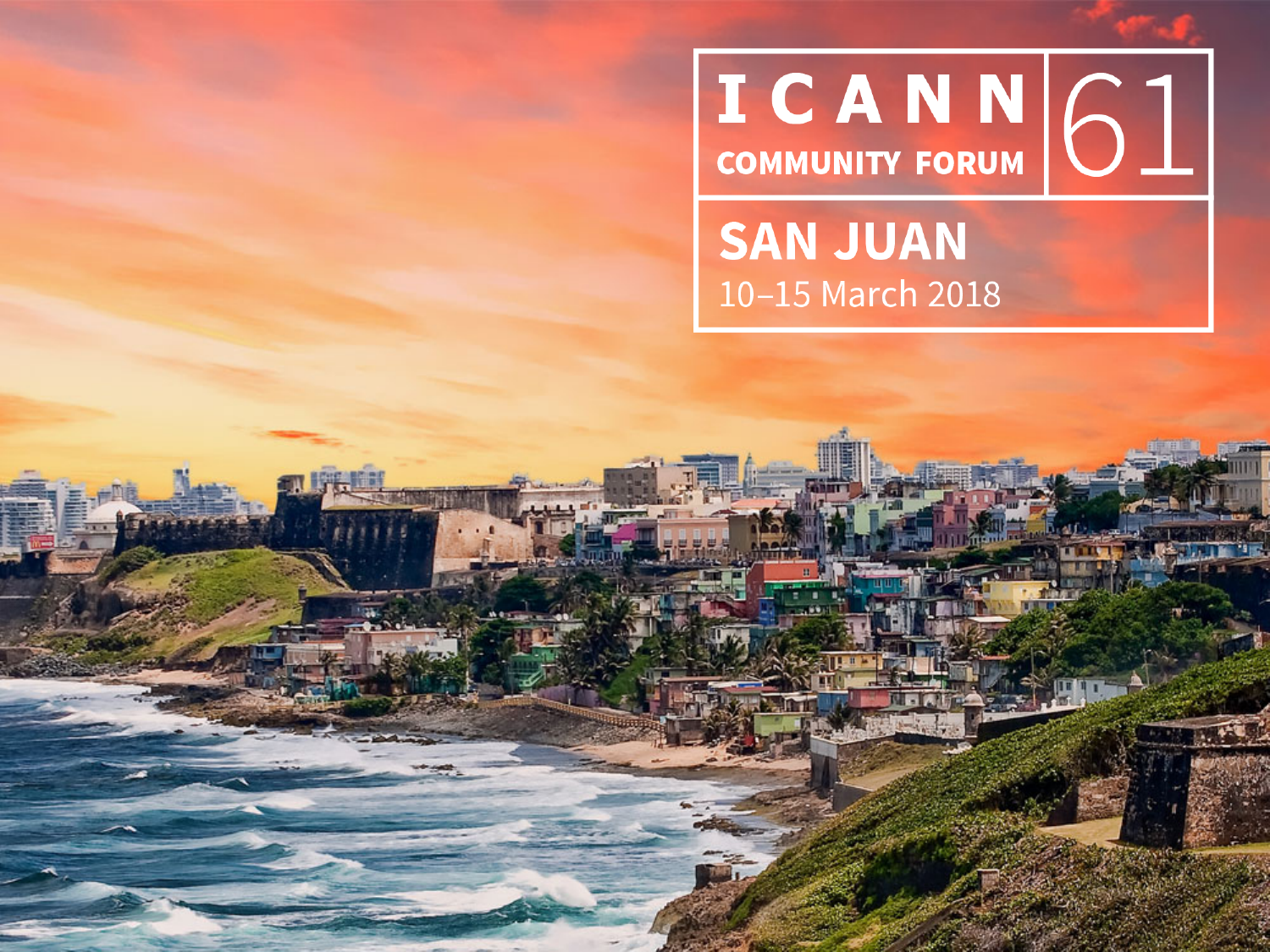# **GNSO Review Working Group Update**



ICANN61 14 March 2018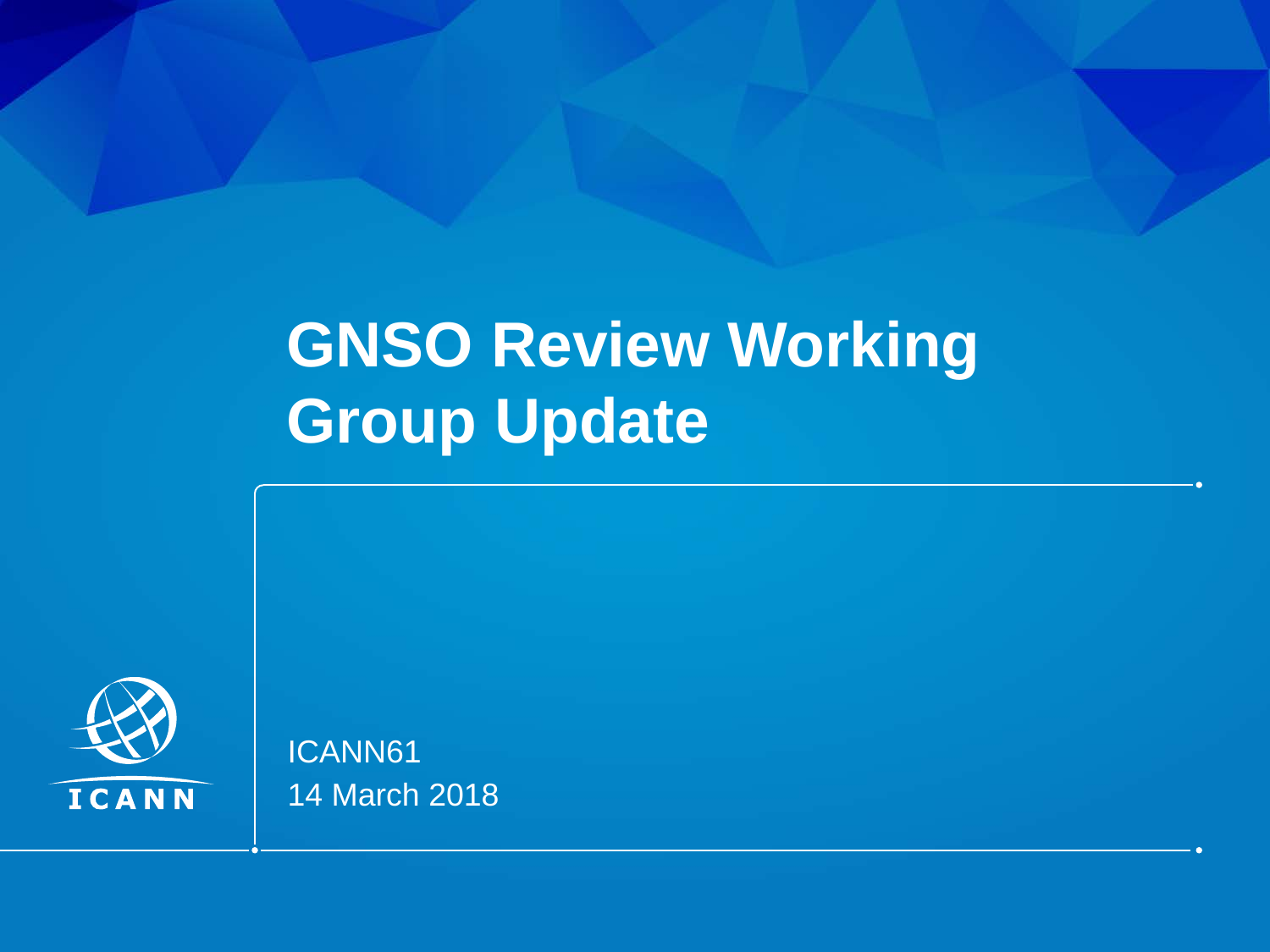## **Current Status**

- **Phases 1 and 2:** The Working Group agreed by full consensus that all 18 Phase 1 and 2 recommendations have already been implemented via previous work.
- **Phases 3:** 
	- 8 recommendations are likely to be implemented by May.
	- 7 recommendations are on hold pending dependencies:
		- Recommendations 6, 33, with 36 are pending the recommendations from the Cross-Community Working Group Work Stream 2 Diversity Sub Team recommendations.
		- Recommendations 26, 27, 28, and 29, which relate to Statements of Interest, may be affected by the General Data Protection Regulation so the charter is on hold pending guidance from ICANN.
- **Timeline:** All recommendations are expected to be completed by the original deadline of September 2018.

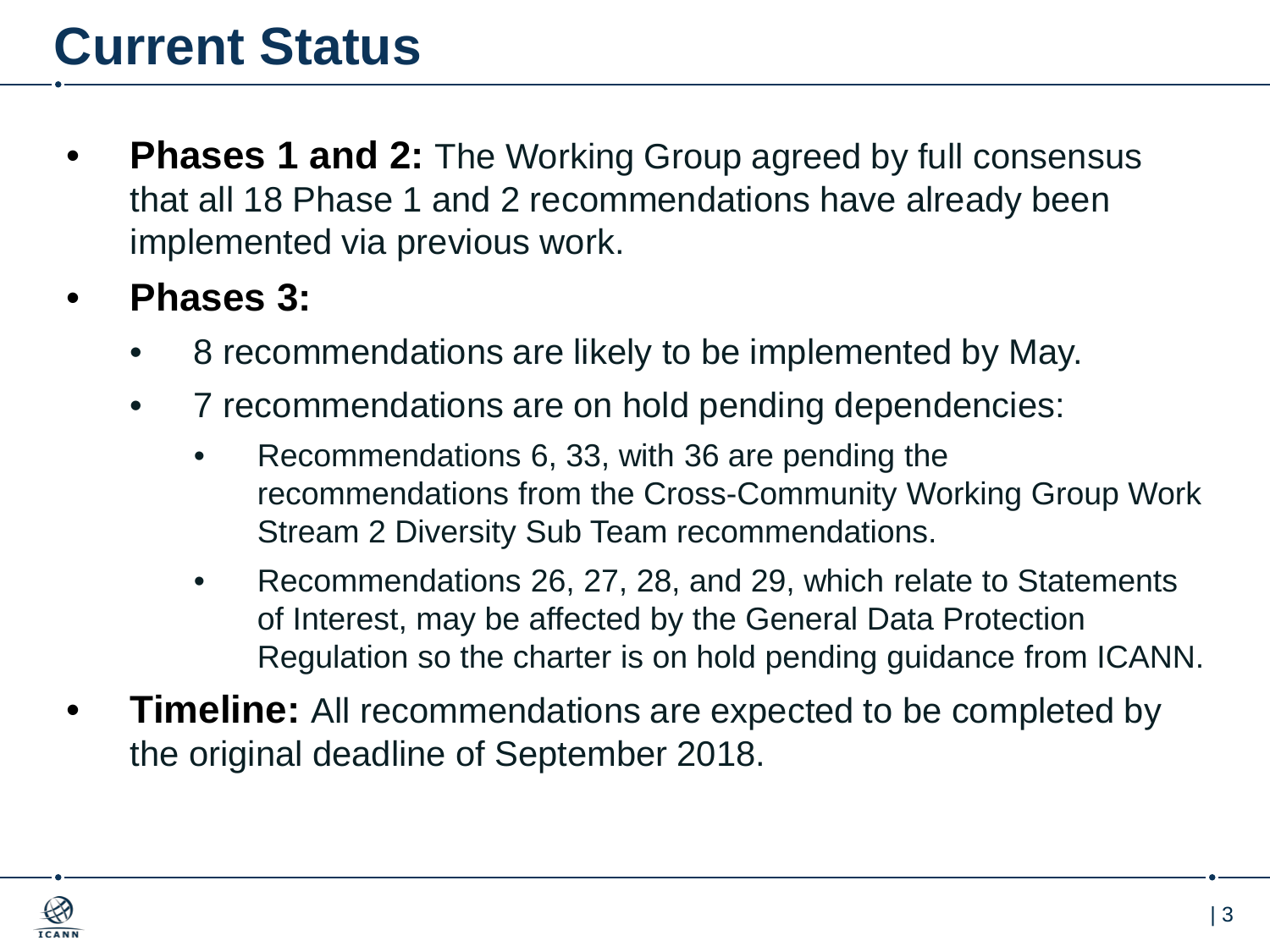## **Potential Budget Issue**

- **Recommendations 7 & 12 have potential budget implications:** 
	- **Recommendation 7:** That Stakeholder Groups and Constituencies engage more deeply with community members whose first language is other than English, as a means to overcoming language barriers. **Recommendation 12:** That ICANN assess the feasibility of providing a real-time transcription service in audio conferences for Working Group meetings.
- **Budget Issue re: Transcription and Interpretation:** 
	- The costs to provide these services are quite high and would have a large budget impact if the services are used for all Working Group meetings.
	- Currently these services are only provided if there is a specifically identified need.
	- The Working Group is considering recommendations for how and when Working Groups might be able to use these services.

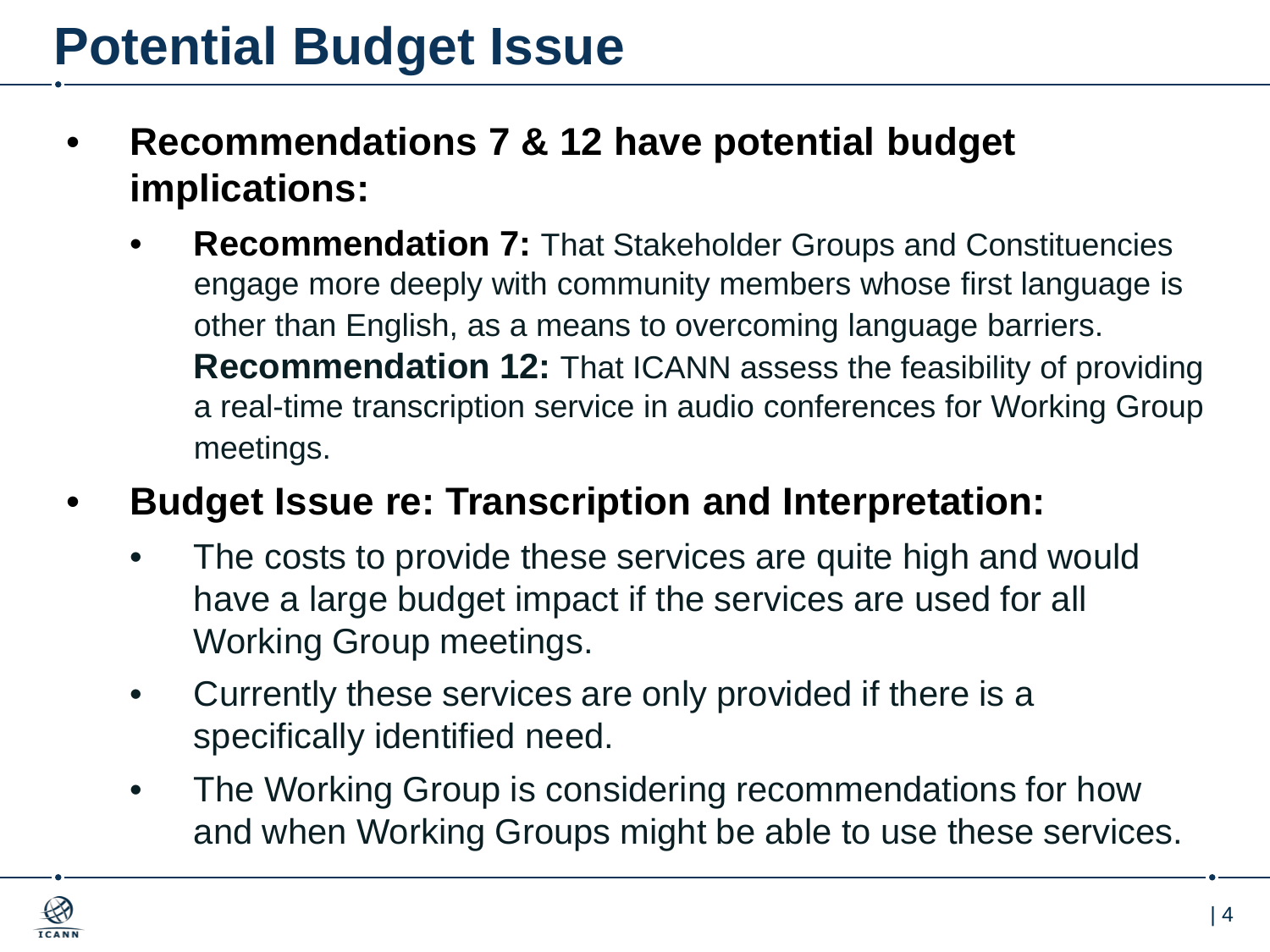#### **Timeline**

| Phases 1 and 2: COMPLETED: Via Previous Work |  |
|----------------------------------------------|--|
|----------------------------------------------|--|

March 2017 – November 2017 Phase 3: ONGOING: Medium and Low Priority Recommendations

November 2017 – September 2018